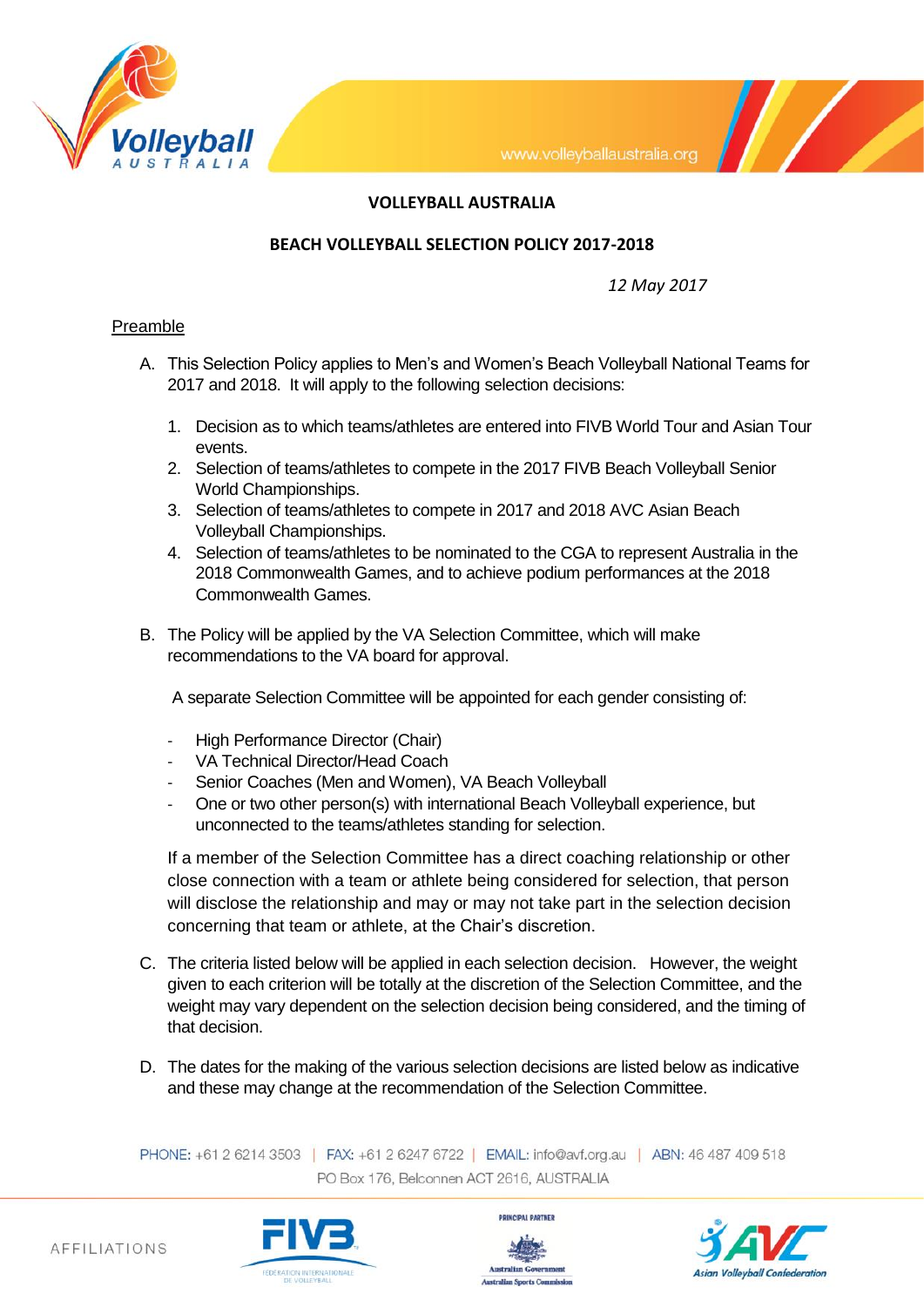- E. The Selection Committee may propose any amendments to this Policy to the VA Board at any time. Such amendments are only valid when adopted by the VA Board (and  $\overline{OII}$   $\overline{OII}$ endorsed by the CGA, if they relate to the Commonwealth Games). AUSTRALIA
- F. This Policy will constitute the 2018 Australian Commonwealth Games Team Nomination Criteria – Beach Volleyball and will be read in conjunction with the 2018 Australian Commonwealth Games Team Selection Criteria – Beach Volleyball. In case of inconsistency, these Selection Criteria will prevail over this Policy.

# Selection Criteria

In making the selection decisions referred to in A above, the Selection Committee will take into account the following Selection Criteria:

- VA, FIVB and CGA eligibility criteria.
- Relevant FIVB Rankings at the time of making the Selection Decision.
- AVC Beach Volleyball Rankings and Australian Beach Volleyball Rankings
- Individual and team international results in 2016, 2017 and 2018 as appropriate.
- The perceived ability of the team/athletes to achieve the best results in the event concerned in the Selection Decision.
- For the Commonwealth Games, the performance of the team/athletes against teams from highly ranked Commonwealth nations.
- The perceived ability of the team/athletes to medal at the Gold Coast 2018 Commonwealth Games.
- The team's/athlete's availability to compete in and prepare for the Commonwealth Games in particular; e.g. availability to train at the national training centre as required.
- The team's/athlete's commitment to the 2018 Commonwealth Games campaign, and the 2020 Olympic Games, and to following the national direction as specified by the VA Technical Director/Head Coach and the HPD.
- The perceived potential for development as individuals for the 2020 or 2024 Olympics and 2022 Commonwealth Games
- Timely provision to the VA HPD and TD/Head Coach of the team's/athlete's performance plan, injury and fitness and competition readiness status, and their commitment to performance monitoring and reporting.
- Attendance at national camps as notified by the VA HPD and TD/Head Coach.
- Domestic Tour results in 2017 and 2018 will be taken into account at the Selection Committee's discretion. The Committee may determine that National Tour events in late 2017/early 2018 may be used to make any final decision, provided advance notice of this has been given to the teams/athletes concerned.
- The Selection Committee may also determine that participation and results of a designated selection tournament, or play-off may be used to make any final decision, provided advance notice of this has been given to the teams/athletes concerned.
- AWE categorization of the players.
- Injury status and competition readiness.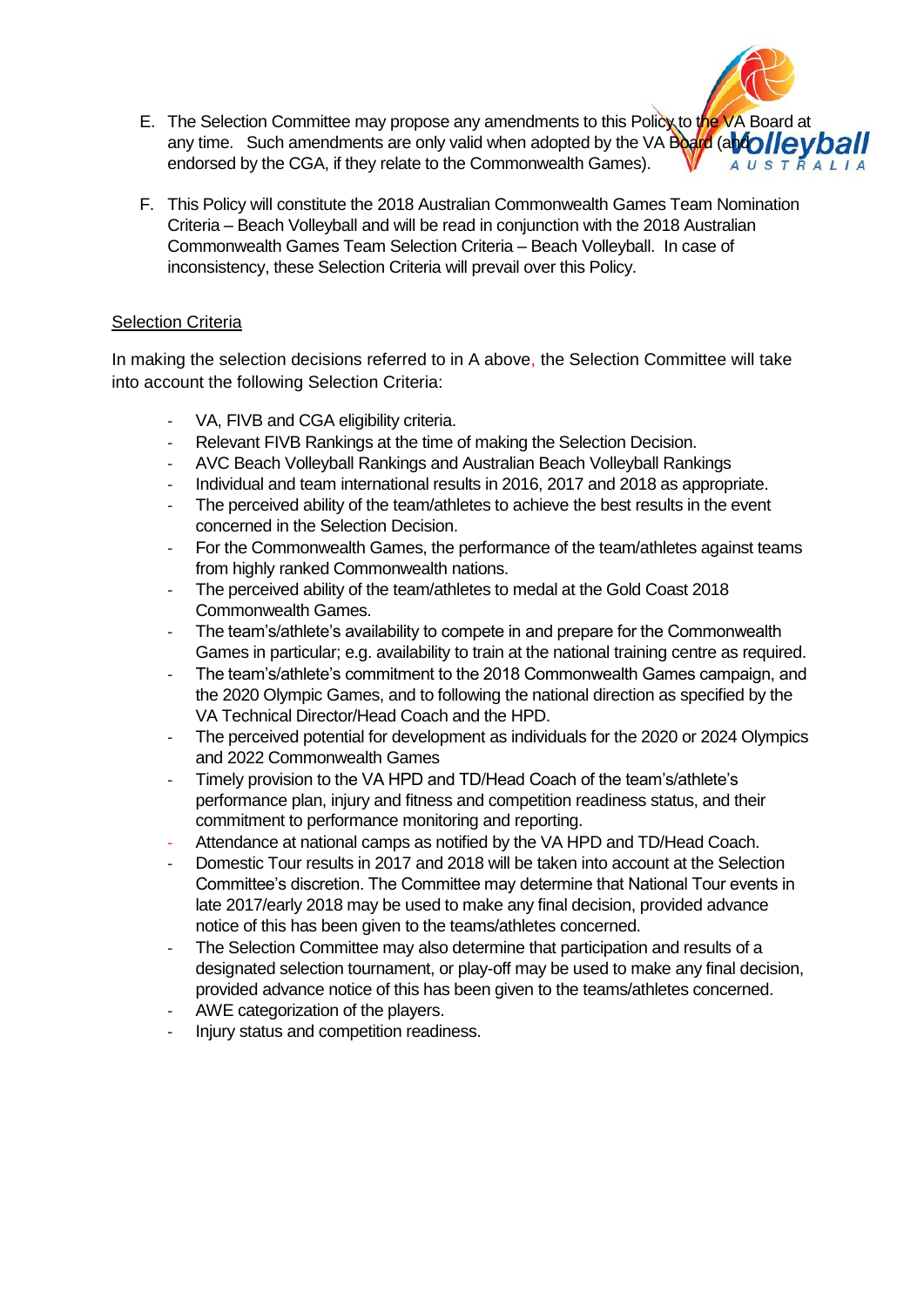## Selection Timelines



The following are indicative dates for the Selection Decisions mentioned above. change as circumstances, entry closing dates and calendars change.

| FIVB World Tour and AVC Asian Tour | On or before 35 days before the event, |
|------------------------------------|----------------------------------------|
| Events                             | unless special circumstances apply     |
| 2017 FIVB Beach Volleyball Senior  | On or before the deadline named by the |
| <b>World Championships</b>         | FIVB. (5 June 2017)                    |
| Asian Senior Beach Volleyball      | On or before 35 days before the        |
| Championships                      | Championships                          |
| 2018 Commonwealth Games            | On or before 19 February 2018          |

## Eligibility Criteria

In order to be chosen by VA as a member of a National Beach Volleyball team to compete in International events (including International events held in Australia) or to be nominated for the Commonwealth Games, each athlete must:

- a) have a current and valid Australian Passport;
- b) not have represented another country in any sport for the preceding two years;
- c) be a registered and financial member of a State or Territory volleyball governing body that is a Member of VA (as the term "Member" is defined in the Constitution); and
- d) be compliant with all applicable anti-doping policies, including those of FIVB, the AOC, CGA and VA; and
- e) be free of any injury or illness which will or has the potential to impair, inhibit or prevent the athlete from performing at the requisite level;
- f) be compliant with any eligibility guidelines published from time to time by the FIVB, AVC, CGF or the CGA, including rules and guidelines which apply to eligibility to represent Australia in the sport of volleyball;
- g) in the case of the Commonwealth Games, have not by their actions or omissions brought themselves or their sport into disrepute, and sign the 2018 CGA Team Agreement.

## Appeals

The sole grounds upon which an athlete may appeal his or her non-selection in a Team or for an event are:

- 1. The Selection Policy has not been properly followed or implemented.
- 2. The athlete was prevented from having a reasonable opportunity to meet the Selection Criteria.
- 3. There was no material on which the decision of the athlete's non-selection could reasonably be based.
- 4. The nomination decision was affected by bias.